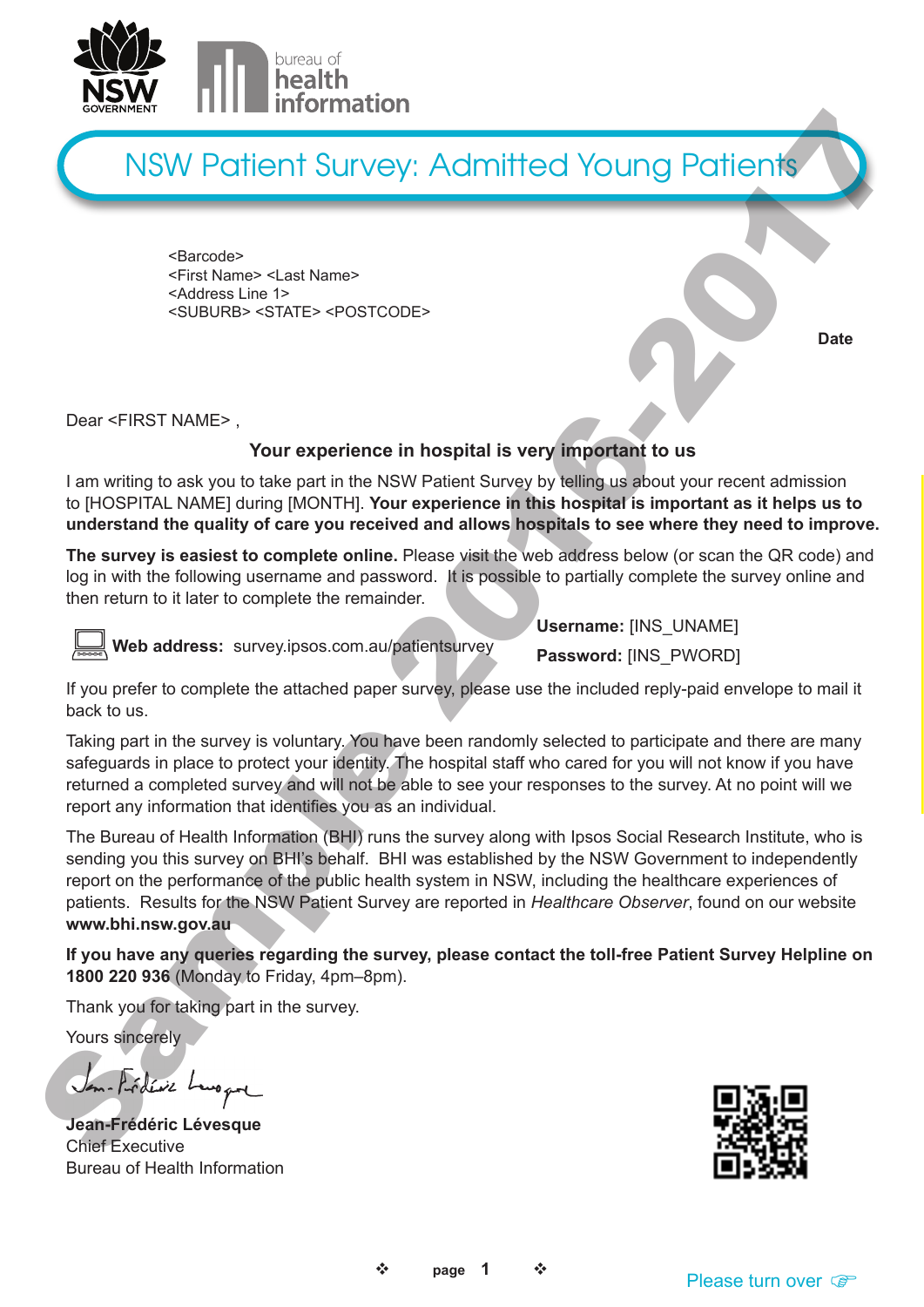# **How to complete the survey**

This survey is about your recent experience as a patient admitted to the hospital named on the previous page. If you have been an admitted patient more than once during the month specified on the previous page, please answer about your most recent experience.

For each question, please use a blue or black pen to mark the box  $\mathbf{\mathcal{R}}$  next to the answer you choose, as shown below.

#### *Example only*

 **How clean were the wards or rooms you stayed in while in hospital?**

 $\Box$  Very clean

**X** Fairly clean

Not very clean

Not at all clean

Sometimes you will find the box you have marked has an instruction to go to another question. By following the instructions carefully you will be able to move past questions that do not apply to you.

If you would prefer not to answer individual questions, leave them blank but please complete the rest of the survey.

If you make a mistake or wish to change a response, simply fill in that box and mark the correct box like this:  $\mathbb{Z}$ 

If someone is helping you to complete this survey, please ensure the answers given are from your point of view, and not the opinion of the person helping you.

If you prefer a language other than English, please refer to the separate language sheet for information on the Healthcare Interpreter Service.

Please do not write your name or address on the survey.

#### *When you have finished*

- $\rightarrow$  Remove the covering letter by tearing along the perforated line.
- Place the completed survey in the "Reply Paid" envelope and post it. You do not have to use a stamp.
- $\rightarrow$  If you have misplaced the "Reply Paid" envelope, please use a plain envelope (no stamp is necessary) and address to:

#### **NSW Patient Survey Program Ipsos Social Research Institute Reply Paid 84599 Hawthorn VIC 3122**

# **Some questions and answers**

#### **Why are you carrying out the survey?**

The NSW Patient Survey gathers information about your experience of health services. By completing the survey, you are helping to improve health services in NSW.

### **Why have I been sent a survey?**

You have been sent a survey because you were recently admitted to a NSW public hospital.

Under NSW Health policy, 16 and 17 year old patients are considered old enough to provide consent for their own hospital treatment. Because of this, patients of this age are asked to complete the survey themselves (as opposed to having a parent or carer completing it on their behalf).

### **What happens to my survey responses?**

Your survey responses will be de-identified and then processed with responses from other people who completed the survey to form a report. These reports will then be provided to NSW Health and local hospitals to help them to improve health services.

Your responses will be treated in the strictest confidence and no identifying information will be given to NSW Health, the hospital or health service you attended, your doctor or other health provider unless required by law. Your responses will not affect any future health services that may be provided to you.

### **How is my privacy protected?**

Your privacy is protected by legislation. Ipsos has been provided with your name and address by NSW Health for the purpose of sending you this survey only, and will keep your contact details confidential.

After all surveys are processed, identifying information will be destroyed and Ipsos will then no longer be able to identify the responses you provided. However, for the period that identifiable details remain, you will be able to contact Ipsos through the toll-free Patient Survey Helpline to ask to see your responses, or to request that some or all of your information be deleted. a particular statistics of the control of the following the matter is the following website: The following website: The following website: The following website: The following website: The following website: The following

You can get more information about privacy and confidentiality by calling the toll-free Patient Survey Helpline or at the following website:

#### **www.bhi.nsw.gov.au/nsw\_patient\_survey\_ program/privacy**

### **How do I make a formal complaint about my experience in hospital?**

Please contact the hospital directly.

Alternatively, you can get more information about your

**www.health.nsw.gov.au/patientconcerns**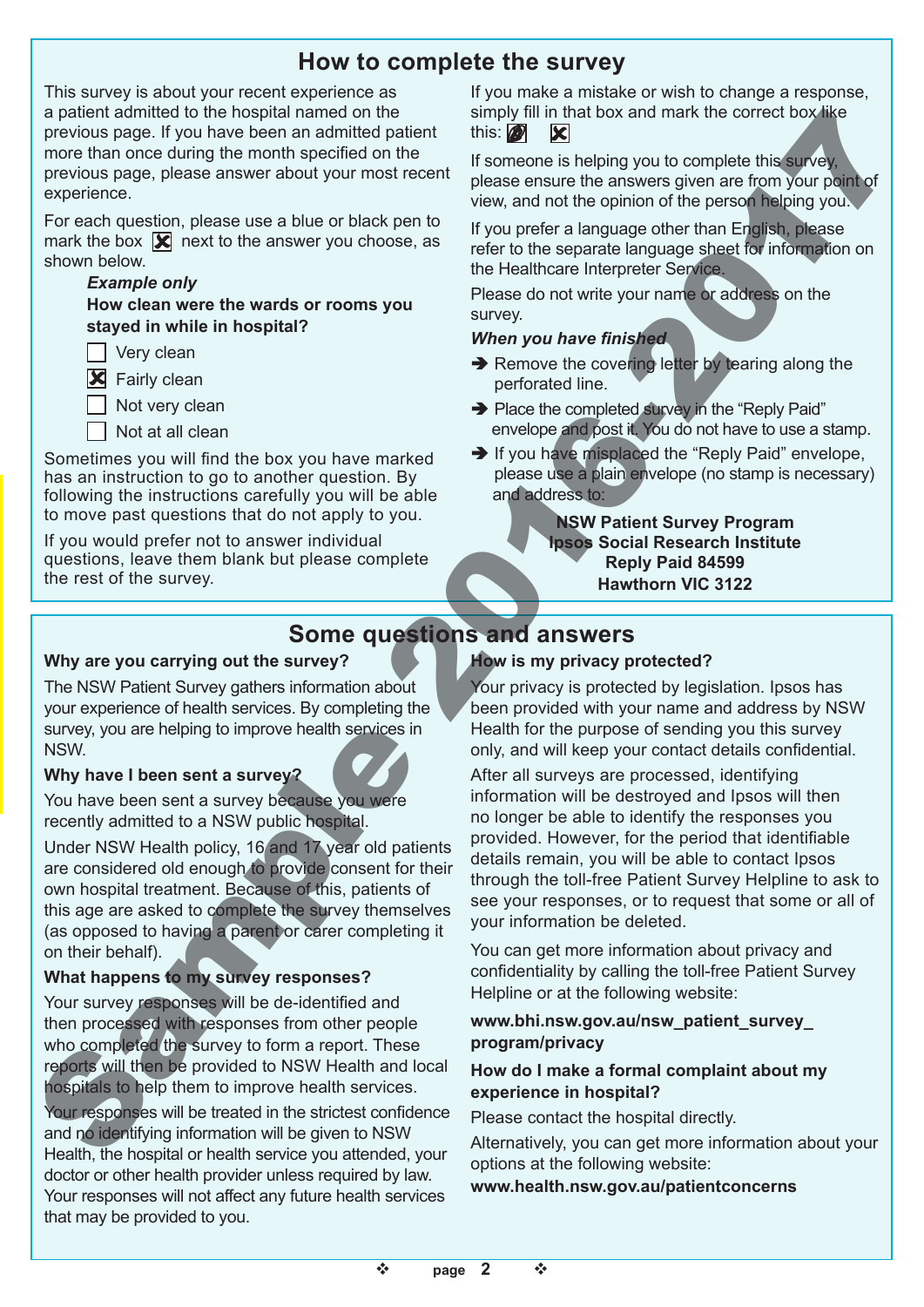

**advance or an emergency?** 

An emergency**............................Go to Q5**

- Planned in advance Something else C<sub>25</sub>
- 

# **BEFORE ARRIVING AT HOSPITAL**

## **Thinking back to before your hospital stay...**

 $Q2$  **From the time a doctor said you would need to go to hospital, how long did you have to wait to be admitted?** Less than 1 month 1 to 3 months 4 to 6 months 7 to 12 months More than 1 year Don't know/can't remember Q3 **Do you think the amount of time you waited to go to hospital was…?**  About right Slightly too long Much too long Don't know/can't remember  $Q<sub>4</sub>$  **Before your arrival, how much information about your hospital stay was given to you?** Not enough The right amount Too much  $Q7$ Q6 Q8

Don't know/can't remember

## **ARRIVING AT HOSPITAL**



 $\div$  page 3  $\div$ 

Please turn over  $\mathbb{F}$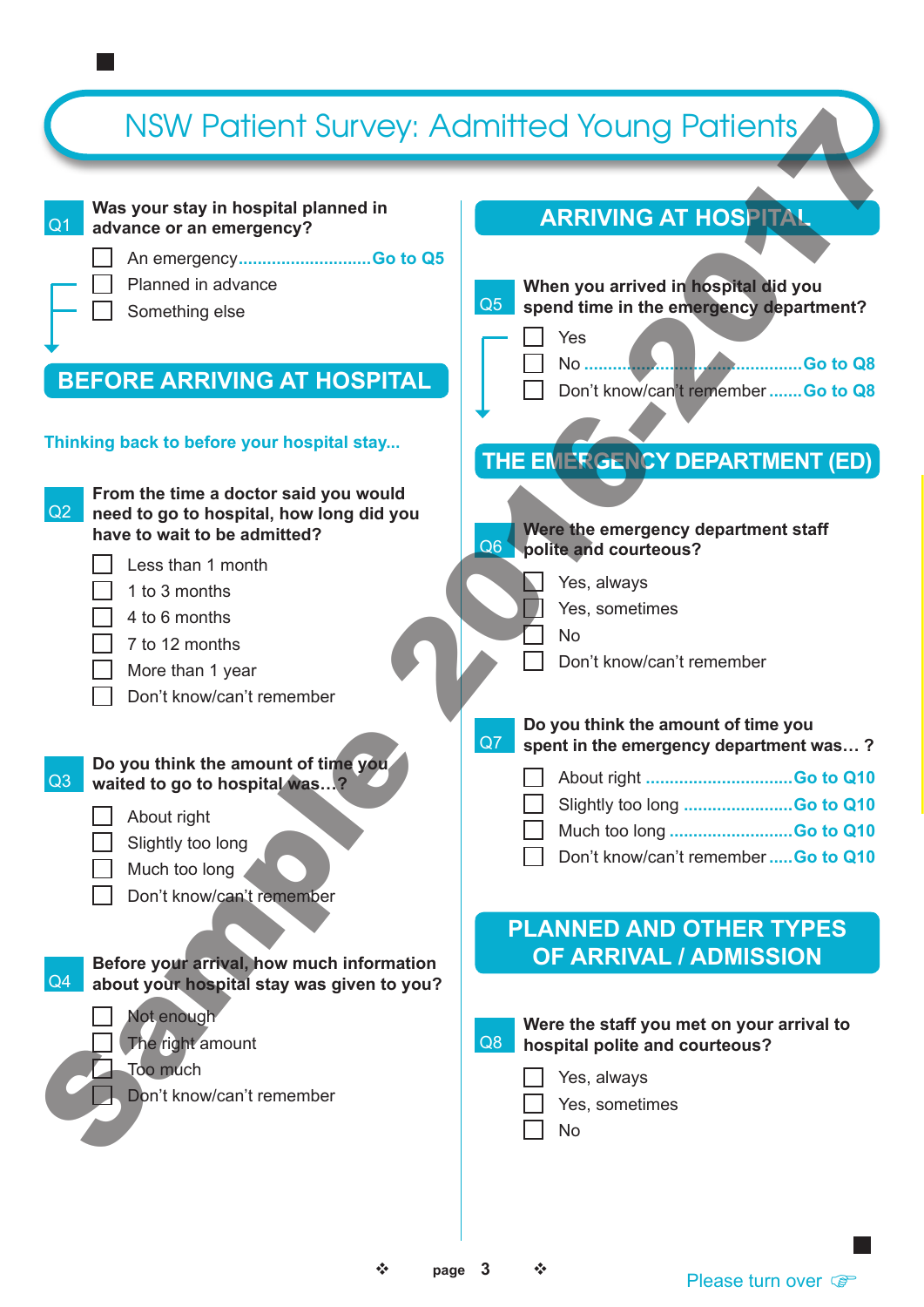| Do you think the time you had to wait from<br>Q9<br>arrival at hospital until you were taken to<br>your room or ward was?<br>About right<br>Slightly too long<br>Much too long<br>Don't know/can't remember                                                                                                                                                                                                                                                                                                                                                                                                                                                                                                                                                                                   | How clean were the toilets and bathrooms<br>Q14<br>that you used while in hospital?<br>Very clean<br>Fairly clean<br>Not very clean<br>Not at all clean<br>Don't know/can't remember                                                                                                                                                                                                                                                                 |
|-----------------------------------------------------------------------------------------------------------------------------------------------------------------------------------------------------------------------------------------------------------------------------------------------------------------------------------------------------------------------------------------------------------------------------------------------------------------------------------------------------------------------------------------------------------------------------------------------------------------------------------------------------------------------------------------------------------------------------------------------------------------------------------------------|------------------------------------------------------------------------------------------------------------------------------------------------------------------------------------------------------------------------------------------------------------------------------------------------------------------------------------------------------------------------------------------------------------------------------------------------------|
| THE HOSPITAL AND WARD                                                                                                                                                                                                                                                                                                                                                                                                                                                                                                                                                                                                                                                                                                                                                                         | Did you see the health professionals wash<br>Q15<br>their hands, or use hand gel to clean their<br>hands, before touching you?                                                                                                                                                                                                                                                                                                                       |
| For most of your stay in hospital, what type<br>Q10 of room or ward were you in?<br>A children's room or ward<br>An adolescent's/teenager's room or ward<br>An adult's room or ward<br>Don't know/can't remember<br>Was the room or ward suitable for someone<br> Q11 <br>your age?<br>Yes, definitely<br>Yes, to some extent<br>No<br>Were there things for you to do (such as books<br>Q12<br>and games)?<br>There were plenty of things for me to do<br>There were some things, but not enough<br>There was nothing for my age group<br>There was nothing for children to do<br>Don't know/can't remember<br>How clean were the wards or rooms you<br>Q13<br>stayed in while in hospital?<br>Very clean<br>Fairly clean<br>Not very clean<br>Not at all clean<br>Don't know/can't remember | Yes, always<br>Yes, sometimes<br>No, I did not see this<br>Can't remember<br>Were you given enough privacy<br>Q16 during your hospital stay?<br>Yes, always<br>Yes, sometimes<br><b>No</b><br>Were you ever bothered by noise in the<br>Q17<br>hospital?<br>Yes<br>No<br><b>FOOD</b><br>How would you rate the hospital food?<br>Q18<br>Very good<br>Good<br>Not good or bad<br><b>Bad</b><br>Very bad<br>I did not have any hospital food Go to Q21 |
|                                                                                                                                                                                                                                                                                                                                                                                                                                                                                                                                                                                                                                                                                                                                                                                               |                                                                                                                                                                                                                                                                                                                                                                                                                                                      |

**College** 

 $\div$  **page 4**  $\div$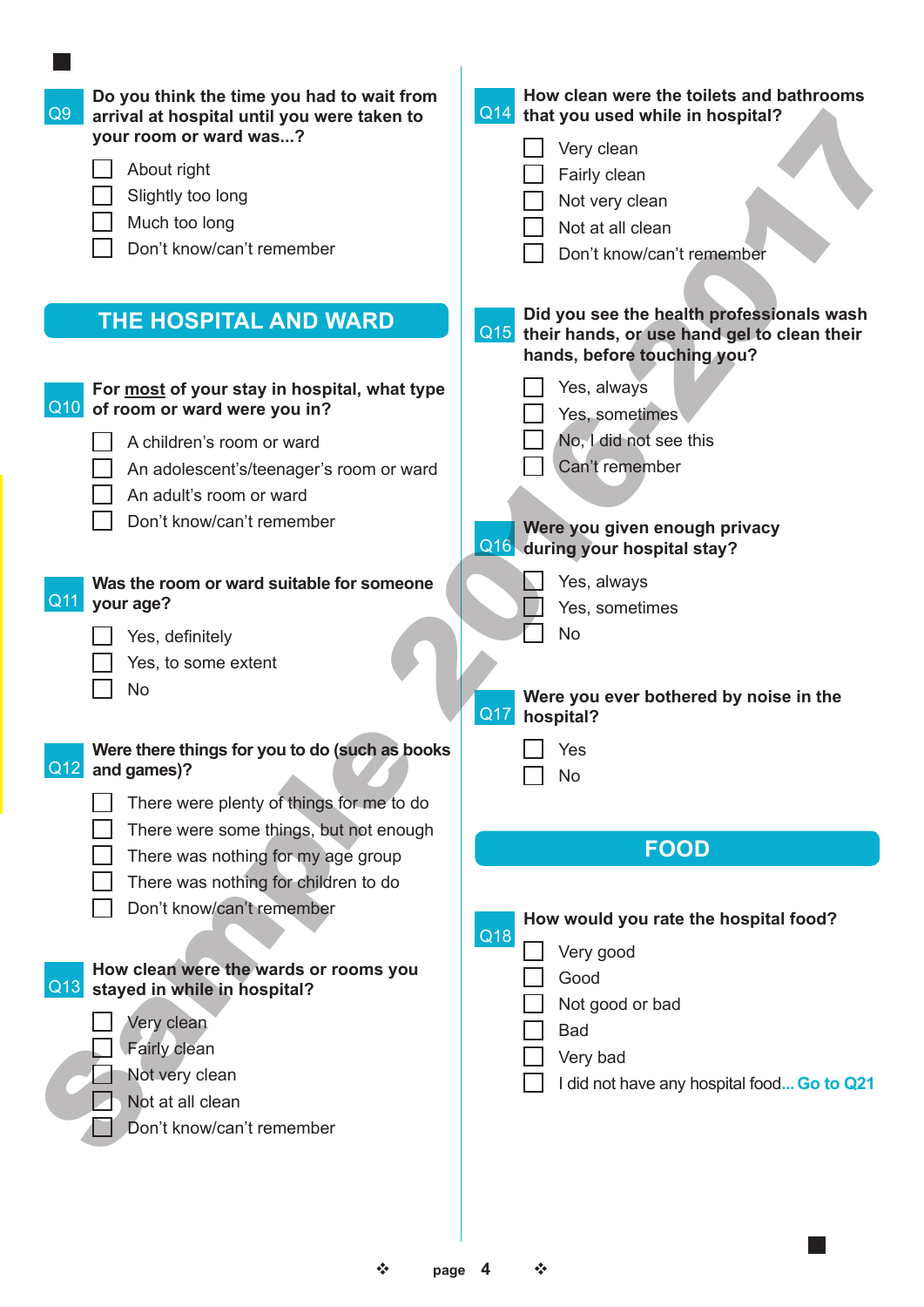| Did you have any special dietary<br>Q19 needs (e.g. vegetarian, diabetic, food<br>allergies, religious, cultural, or related to<br>your treatment)?<br>Yes<br><b>No</b>   | <b>NURSES</b><br>In your opinion, did the nurses who treated<br>$\vert$ Q25<br>you know enough about your care<br>and treatment?<br>Yes, always                          |
|---------------------------------------------------------------------------------------------------------------------------------------------------------------------------|--------------------------------------------------------------------------------------------------------------------------------------------------------------------------|
| Was the hospital food suitable for your<br>Q2C<br>dietary needs?                                                                                                          | Yes, sometimes<br>No<br>$\mathbf{L}$                                                                                                                                     |
| Yes, always<br>$\sim$<br>Yes, sometimes                                                                                                                                   | Did you have confidence and trust in the<br>Q26<br>nurses treating you?                                                                                                  |
| $\mathbb{R}^n$<br><b>No</b>                                                                                                                                               | Yes, always<br>Yes, sometimes                                                                                                                                            |
| <b>DOCTORS</b>                                                                                                                                                            | Were the nurses kind and caring towards                                                                                                                                  |
| If you needed to talk to a doctor, did you get<br>Q <sub>21</sub><br>the opportunity to do so?                                                                            | Q27 you?<br>Yes, always                                                                                                                                                  |
| Yes, always<br>$\Box$<br>Yes, sometimes                                                                                                                                   | Yes, sometimes<br><b>No</b>                                                                                                                                              |
| No, I did not get the opportunity<br>I had no need to talk to a doctor                                                                                                    | <b>YOUR TREATMENT &amp; CARE</b>                                                                                                                                         |
| In your opinion, did the doctors who treated<br>Q22 you know enough about your medical history?<br>Yes, always<br>$\sim$<br>$\mathcal{L}_{\mathcal{A}}$<br>Yes, sometimes | For the following questions, please think about all<br>the health professionals who treated or examined<br>you in the hospital, including doctors, nurses and<br>others. |
| $\Box$<br>No                                                                                                                                                              | Did the health professionals explain things<br>Q28 in a way you could understand?                                                                                        |
| Did you have confidence and trust in the<br>Q23<br>doctors treating you?                                                                                                  | Yes, always<br>Yes, sometimes                                                                                                                                            |
| Yes, always<br>$\mathbb{R}^n$<br>Yes, sometimes                                                                                                                           | $\overline{\phantom{a}}$<br>No                                                                                                                                           |
| $\Box$<br><b>No</b>                                                                                                                                                       | During your stay in hospital, how much<br>Q29<br>information about your condition or<br>treatment was given to you?                                                      |
| Were the doctors kind and caring towards<br>Q24 you?<br>Yes, always<br>$\sqcup$                                                                                           | Not enough<br>The right amount                                                                                                                                           |
|                                                                                                                                                                           | Too much                                                                                                                                                                 |

 **page 5** 

Please turn over  $\mathcal{F}$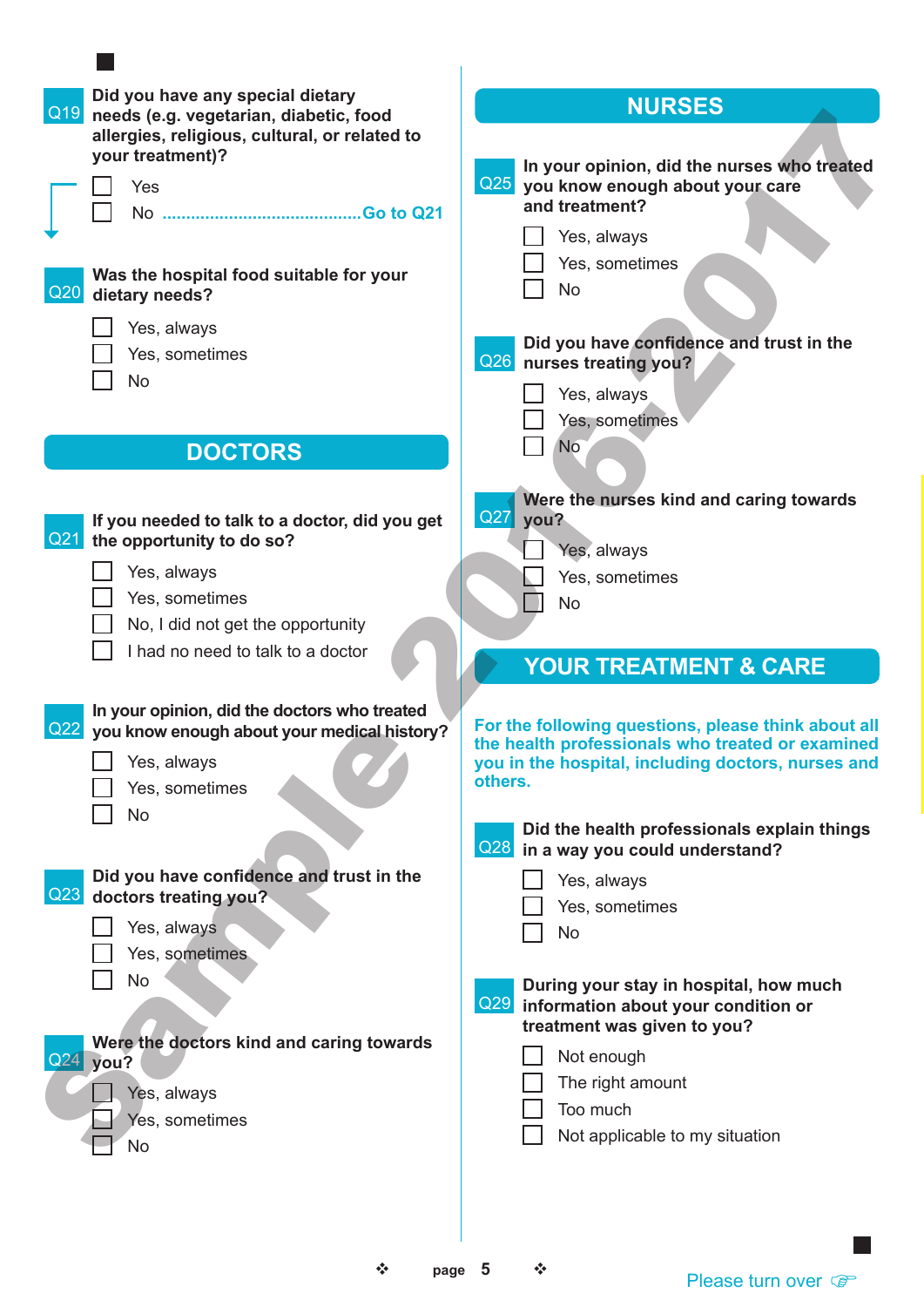| Did you receive contradictory information<br>Q30 from health professionals in the hospital   | Was a family member or carer allowed to<br>Q35<br>remain with you when you were being |
|----------------------------------------------------------------------------------------------|---------------------------------------------------------------------------------------|
| - for example, different opinions on your                                                    | treated (excluding surgery)?                                                          |
| treatment?                                                                                   | Yes, always                                                                           |
| Yes, definitely                                                                              | Yes, sometimes                                                                        |
| Yes, to some extent                                                                          | <b>No</b>                                                                             |
| <b>No</b>                                                                                    | Not applicable to my situation                                                        |
|                                                                                              | Don't know/can't remember                                                             |
| Did you have worries or fears about your<br>Q31<br>condition or treatment while in hospital? |                                                                                       |
| Yes                                                                                          | How would you rate how well the health<br>Q36<br>professionals worked together?       |
|                                                                                              | Very good                                                                             |
|                                                                                              | Good                                                                                  |
| Did a health professional discuss your                                                       | Neither good nor poor                                                                 |
| Q32 worries or fears with you?                                                               | Poor                                                                                  |
| Yes, completely                                                                              | Very poor                                                                             |
| Yes, to some extent                                                                          |                                                                                       |
| No                                                                                           | Did you feel you were treated with respect                                            |
|                                                                                              | Q37<br>and dignity while you were in the hospital?                                    |
| Did the health professionals introduce                                                       | Yes, always                                                                           |
| Q <sub>33</sub><br>themselves to you?                                                        | Yes, sometimes                                                                        |
| Yes, always                                                                                  | No                                                                                    |
| Yes, sometimes                                                                               |                                                                                       |
| No                                                                                           | Were your cultural or religious beliefs                                               |
|                                                                                              | Q38<br>respected by the hospital staff?                                               |
| Were you involved, as much as you wanted                                                     | Yes, always                                                                           |
| Q34<br>to be, in decisions about your care and<br>treatment?                                 | Yes, sometimes                                                                        |
| Yes, definitely                                                                              | No, my beliefs were not respected                                                     |
| Yes, to some extent                                                                          | My beliefs were not an issue                                                          |
| No                                                                                           |                                                                                       |
| I did not want or need to be involved                                                        | While in hospital, did you receive or see<br>Q39                                      |
| Not applicable to my situation                                                               | any information about how to comment or<br>complain about your care?                  |
|                                                                                              | Yes                                                                                   |
|                                                                                              | No                                                                                    |
|                                                                                              | Don't know/can't remember                                                             |
|                                                                                              |                                                                                       |
|                                                                                              |                                                                                       |
|                                                                                              |                                                                                       |
|                                                                                              |                                                                                       |
|                                                                                              |                                                                                       |
|                                                                                              |                                                                                       |

 $\overline{\phantom{a}}$ 

 **page 6**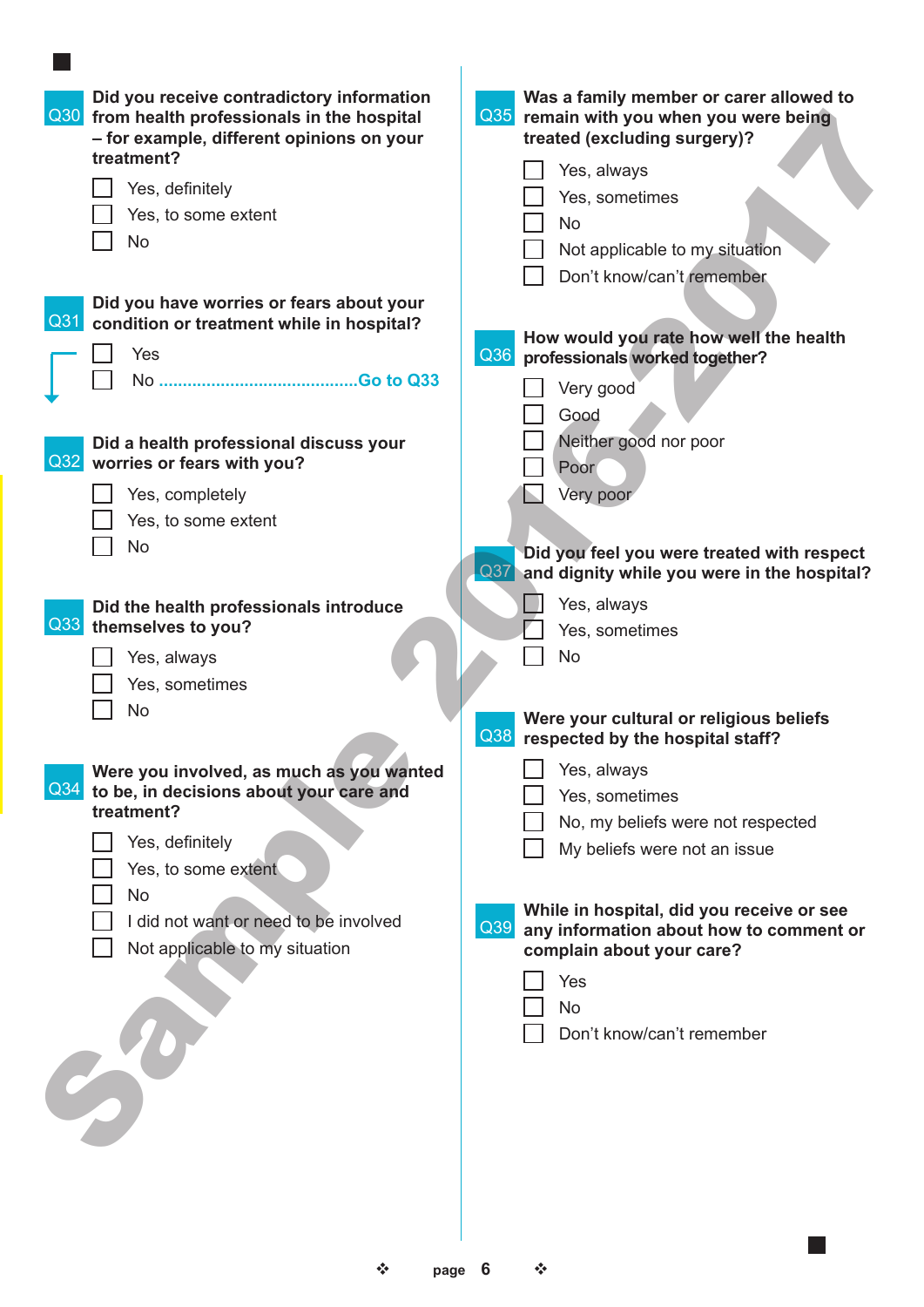| Not including the reason you came<br><b>Q40</b><br>to hospital, during your hospital stay, or<br>soon afterwards, did you experience any of<br>the following complications or problems?<br>Please $\boxed{\mathsf{x}}$ all the boxes that apply to you<br>An infection<br>Uncontrolled bleeding<br>A negative reaction to medication<br>Complications as a result of an operation<br>or surgical procedure<br>Complications as a result of tests,<br>X-rays or scans<br>A blood clot<br>A pressure wound or bed sore<br>A fall<br>Any other complication or problem | Were facilities available for parents and<br>Q44<br>carers to make drinks or food?<br>Yes<br>No<br>Don't know/can't remember<br><b>PAIN</b><br>If you were in pain, did the doctors and<br>Q45 nurses do everything they could to help<br>with your pain?<br>Yes, definitely<br>Yes, to some extent<br>I was not in any pain |
|---------------------------------------------------------------------------------------------------------------------------------------------------------------------------------------------------------------------------------------------------------------------------------------------------------------------------------------------------------------------------------------------------------------------------------------------------------------------------------------------------------------------------------------------------------------------|------------------------------------------------------------------------------------------------------------------------------------------------------------------------------------------------------------------------------------------------------------------------------------------------------------------------------|
|                                                                                                                                                                                                                                                                                                                                                                                                                                                                                                                                                                     |                                                                                                                                                                                                                                                                                                                              |
| Was the impact of this complication or<br>Q <sub>41</sub><br>problem?<br>Very serious<br>Fairly serious<br>Not very serious<br>Not at all serious                                                                                                                                                                                                                                                                                                                                                                                                                   | <b>TESTS</b><br>During your stay in hospital, did you have<br>Q46 any tests, X-rays or scans?<br>Yes<br>No.<br>Did a health professional discuss the<br><b>Q47</b> purpose of these tests, X-rays or scans<br>with you?                                                                                                      |
| In your opinion, were members of<br>Q42 the hospital staff open with you about this<br>complication or problem?<br>Yes, completely<br>Yes, to some extent<br>$\Box$<br>No                                                                                                                                                                                                                                                                                                                                                                                           | Yes, always<br>Yes, sometimes<br><b>No</b><br>Г<br>Don't know/can't remember                                                                                                                                                                                                                                                 |
| Not applicable, as it happened<br>after I left<br><b>INFORMATION AND ACCESS</b>                                                                                                                                                                                                                                                                                                                                                                                                                                                                                     | Did you receive test, X-ray or scan<br><b>Q48</b><br>results while you were still in hospital?<br>Yes<br>No.                                                                                                                                                                                                                 |
| How much information were you given<br>about the hospital facilities available to you?<br>Not enough<br>The right amount<br>$\mathcal{L}_{\mathcal{A}}$<br>Too much<br>Not applicable to my situation                                                                                                                                                                                                                                                                                                                                                               | Did a health professional explain the test,<br>Q49 X-ray or scan results in a way that you<br>could understand?<br>Yes, completely<br>Yes, to some extent<br>No                                                                                                                                                              |
|                                                                                                                                                                                                                                                                                                                                                                                                                                                                                                                                                                     |                                                                                                                                                                                                                                                                                                                              |

 **page 7** 

Please turn over  $\circledast$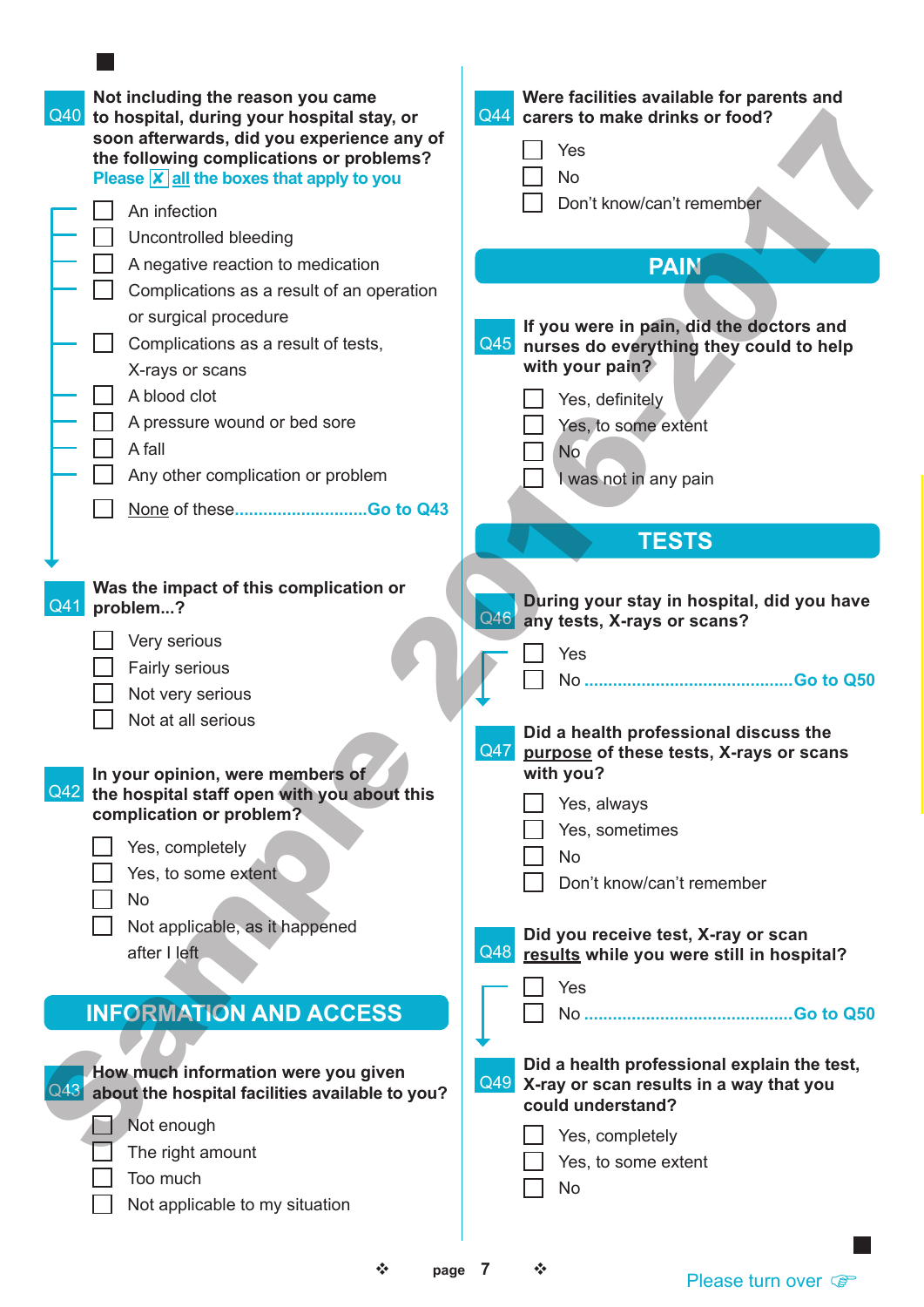| Were you given or prescribed any new<br>Q55<br>medication to take at home?                                                                                                                                                                                            |
|-----------------------------------------------------------------------------------------------------------------------------------------------------------------------------------------------------------------------------------------------------------------------|
| Yes<br>Don't know/can't remember  Go to Q58                                                                                                                                                                                                                           |
| Did a health professional in the hospital<br>Q56<br>explain the purpose of this medication in<br>a way you could understand?<br>Yes, completely<br>Yes, to some extent<br><b>No</b>                                                                                   |
| Did a health professional in the hospital<br>Q57<br>tell you about medication side effects to<br>watch for?<br>Yes, completely<br>Yes, to some extent                                                                                                                 |
| <b>No</b><br>Did you receive a copy of a letter from the<br>Q58<br>hospital doctors to your family doctor (GP)?<br>Yes<br><b>No</b><br>Don't know/can't remember                                                                                                      |
| On the day you left hospital, was your<br>Q59<br>discharge delayed?<br>Yes<br>How long was the delay?<br>Q60<br>Less than 1 hour<br>At least 1 hour but less than 2 hours<br>At least 2 hours but less than 4 hours<br>4 hours or longer<br>Don't know/can't remember |
|                                                                                                                                                                                                                                                                       |

 **page 8**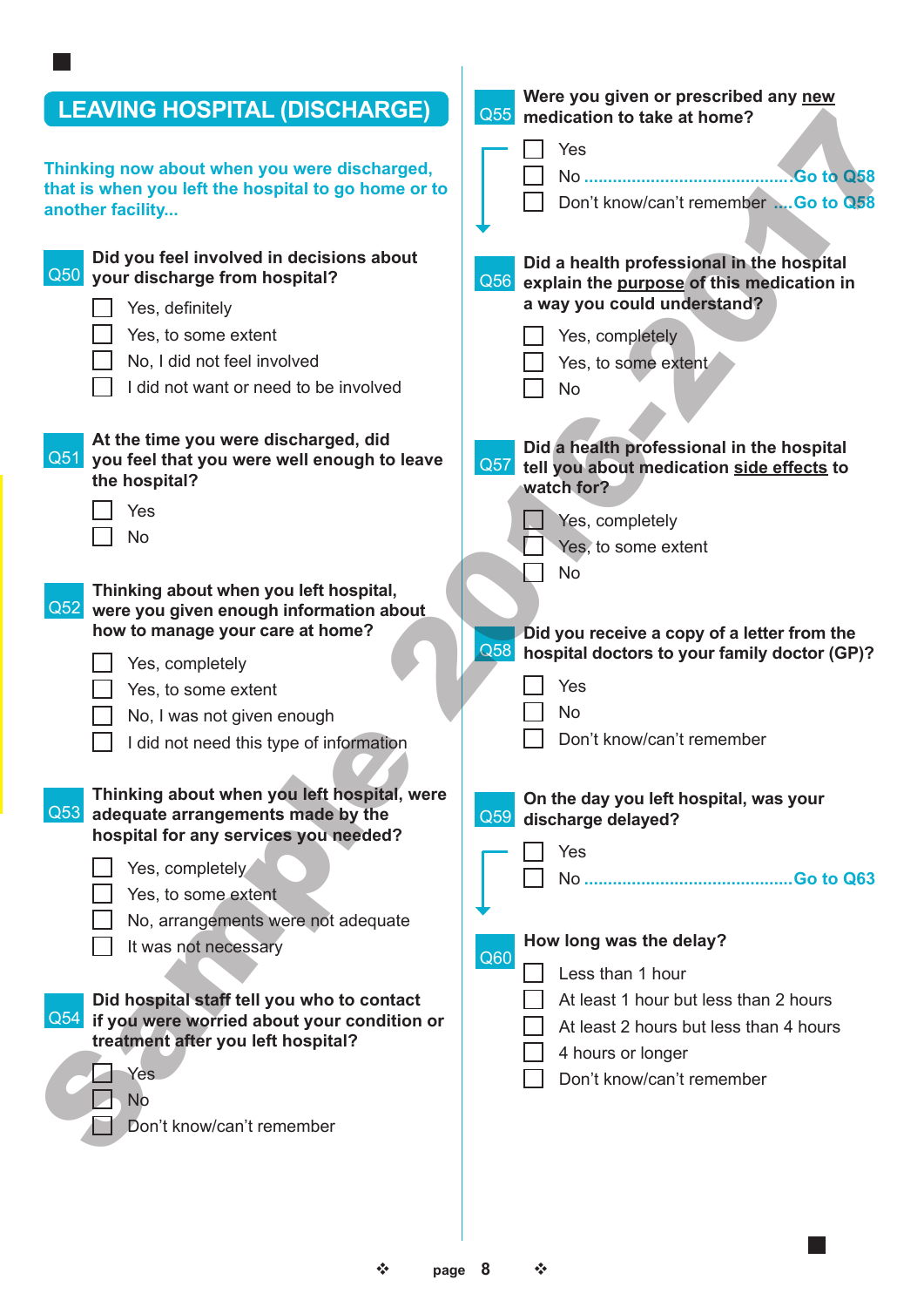| Did a member of staff explain the reason for                                                                        |                                                                                                                                                                                                       |
|---------------------------------------------------------------------------------------------------------------------|-------------------------------------------------------------------------------------------------------------------------------------------------------------------------------------------------------|
| Q <sub>6</sub><br>the delay?                                                                                        | Did you want to make a complaint about<br><b>Q66</b> something that happened in hospital?                                                                                                             |
| Yes<br>No                                                                                                           | $\Box$<br>No, I did not want to make<br>Yes, and I did complain Go to Q68                                                                                                                             |
| What were the main reasons for the delay?<br>$\overline{Q62}$ Please $\overline{X}$ all the boxes that apply to you | Yes, but I did not complain                                                                                                                                                                           |
| I had to wait for medicines<br>I had to wait to see the doctor                                                      | Why didn't you make a complaint?<br>Q67<br>Please X all the boxes that apply to you                                                                                                                   |
| I had to wait for an ambulance<br>or hospital transport                                                             | I didn't know how to make a complaint<br>I didn't know who to complain to                                                                                                                             |
| I had to wait for the letter for the GP<br>I was not well enough                                                    | was worried it might affect my future care<br>I didn't think it would be taken seriously                                                                                                              |
| Some other reason<br>Don't know/can't remember                                                                      | It wasn't a serious issue<br>Some other reason                                                                                                                                                        |
| <b>OVERALL</b>                                                                                                      | <b>OUTCOMES</b>                                                                                                                                                                                       |
| Overall, how would you rate the care you<br>Q63<br>received while in hospital?                                      | Did the care and treatment received in<br>Q68<br>hospital help you?                                                                                                                                   |
| Very good<br>Good                                                                                                   | Yes, definitely<br>Yes, to some extent                                                                                                                                                                |
| Neither good nor poor<br>Poor                                                                                       | No, not at all                                                                                                                                                                                        |
|                                                                                                                     |                                                                                                                                                                                                       |
| $\Box$<br>Very poor                                                                                                 | Is the problem you went to hospital for?<br>Q69<br>Much better                                                                                                                                        |
| How well organised was the care you<br>Q <sub>6</sub><br>received in hospital?                                      | A little better                                                                                                                                                                                       |
| Very well organised                                                                                                 | About the same<br>A little worse                                                                                                                                                                      |
| Fairly well organised<br>$\Box$<br>$\Box$<br>Not well organised                                                     | Much worse                                                                                                                                                                                            |
| If asked about your hospital experience by<br>Q65<br>friends and family how would you respond?                      | In the week before your hospital stay,<br><b>Q70</b><br>how difficult was it for you to carry out your<br>normal daily activities (e.g. physical activity,<br>going to school/TAFE or going to work)? |
| I would speak highly of the hospital<br>$\mathbf{r}$<br>I would neither speak highly nor be critical                | Not at all difficult                                                                                                                                                                                  |
| F I<br>I would be critical of the hospital                                                                          | Only a little difficult<br>Somewhat difficult                                                                                                                                                         |

 $\overline{\phantom{a}}$ 

 **page 9** 

Please turn over  $\circledast$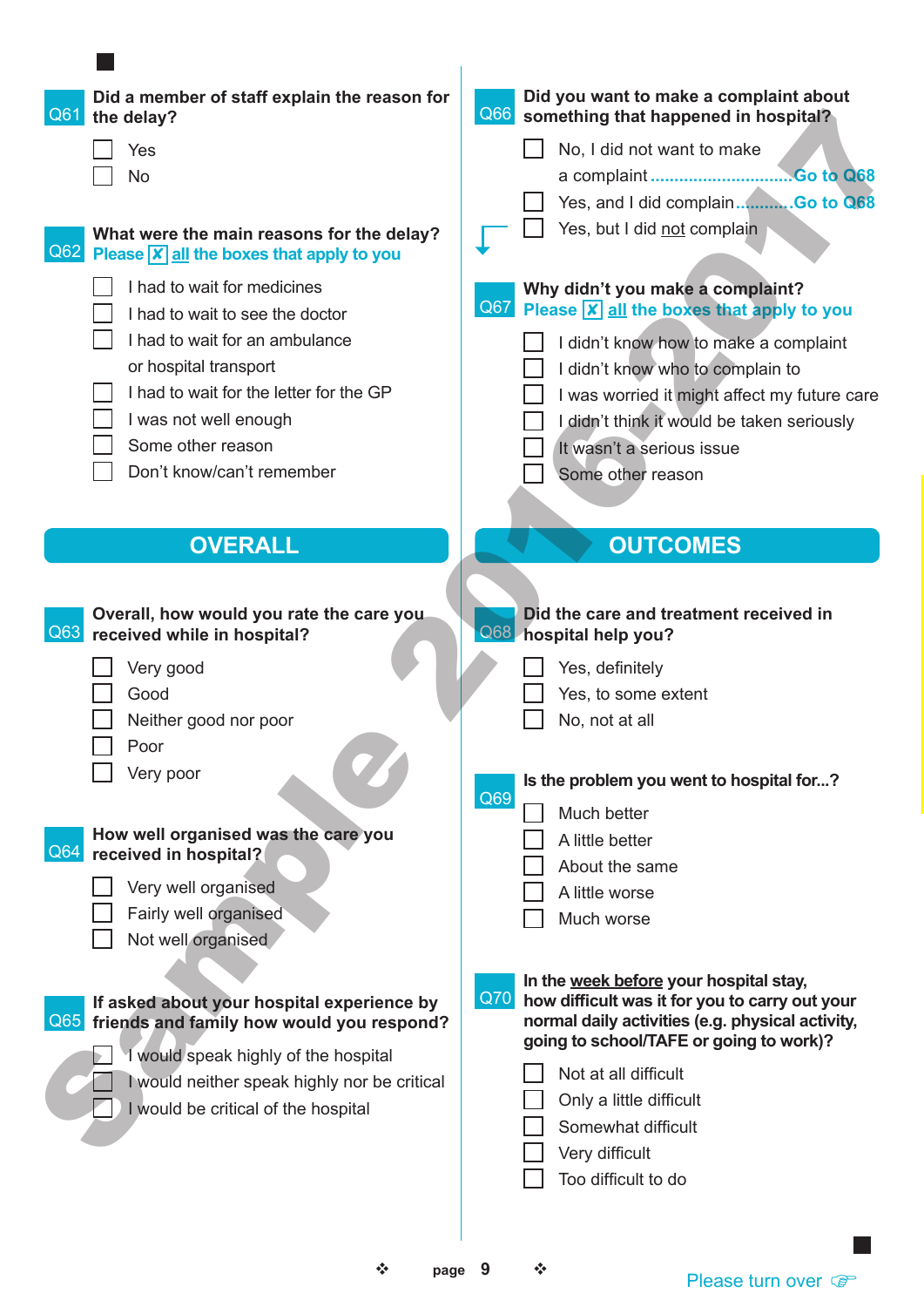| About one month after your discharge<br>Q71<br>from hospital, how difficult was it for you to<br>carry out your normal daily activities?<br>Not at all difficult<br>Only a little difficult<br>Somewhat difficult<br>Very difficult<br>Too difficult to do | Which, if any, of the following long-standing<br>Q76<br>conditions do you have?<br>Please $\overline{X}$ all the boxes that apply to you<br>Deafness or severe hearing impairment<br>Blindness or severe vision impairment<br>A long-standing illness (e.g. cancer,<br>diabetes, respiratory disease)<br>A long-standing physical condition<br>A learning disability<br>A mental health condition (e.g. depression, |
|------------------------------------------------------------------------------------------------------------------------------------------------------------------------------------------------------------------------------------------------------------|---------------------------------------------------------------------------------------------------------------------------------------------------------------------------------------------------------------------------------------------------------------------------------------------------------------------------------------------------------------------------------------------------------------------|
| <b>ABOUT YOU</b>                                                                                                                                                                                                                                           | eating disorder)<br>A neurological condition (e.g. ADHD)                                                                                                                                                                                                                                                                                                                                                            |
| What year were you born?<br>Q72<br>WRITE IN (YYYY)<br>What is your gender?                                                                                                                                                                                 | None of these<br>In general, how would you rate your health?<br>Q77<br>Excellent<br>Very good                                                                                                                                                                                                                                                                                                                       |
| Q73<br>Male<br>Female                                                                                                                                                                                                                                      | Good<br>Fair<br>Poor                                                                                                                                                                                                                                                                                                                                                                                                |
| Which language do you mainly speak<br>Q74<br>at home?<br>A language other than English<br><b>Please write in</b><br>the language:                                                                                                                          | Are you of Aboriginal origin, Torres Strait<br>Q78<br>Islander origin, or both?<br>Yes, Aboriginal<br>Yes, Torres Strait Islander<br>Yes, both Aboriginal and Torres Strait Islander<br>No                                                                                                                                                                                                                          |
| Was an interpreter provided when you<br>Q75<br>needed one?<br>Yes, always<br>Yes, sometimes<br>No, an interpreter was needed<br>but not provided<br>No, an interpreter was not needed                                                                      | Who completed this survey?<br>Q79<br>The patient<br>The patient with help from a parent<br>or carer<br>The parent or carer of the patient                                                                                                                                                                                                                                                                           |

**College** 

 **page 10**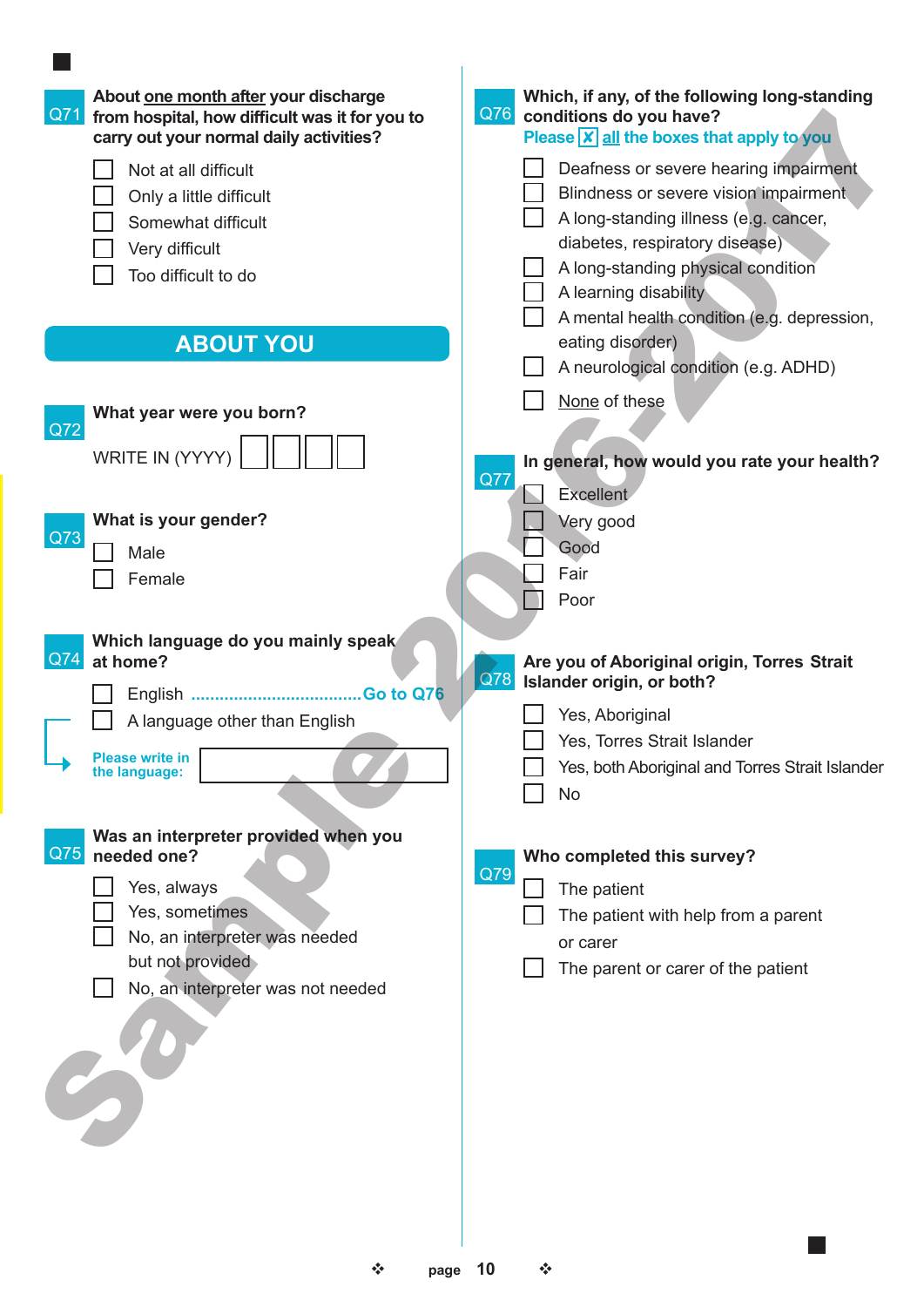Q80 **information from health records relating to you which are maintained by various NSW and The Bureau of Health Information would like your permission to link your survey answers to other Commonwealth agencies (including your hospitalisations, medical visits, ambulance transportation, medication or health registry information). Linking to your health care information for the two years before and after your visit will allow us to better understand how different aspects of the care provided by health facilities are related to the health and use of health services of their patients.**

| Yes |
|-----|
| N٥  |

| <b>Q80</b> information from health records relating to you which are maintained by various NSW and<br>Commonwealth agencies (including your hospitalisations, medical visits, ambulance transportation,<br>medication or health registry information). Linking to your health care information for the two years<br>before and after your visit will allow us to better understand how different aspects of the care provided<br>by health facilities are related to the health and use of health services of their patients.<br>Your information will be treated in the strictest confidence. We will receive the linked information<br>after your name and address have been removed. We will not report any results which may identify<br>you as an individual and your responses will not be accessible to the people who looked after you. |
|-------------------------------------------------------------------------------------------------------------------------------------------------------------------------------------------------------------------------------------------------------------------------------------------------------------------------------------------------------------------------------------------------------------------------------------------------------------------------------------------------------------------------------------------------------------------------------------------------------------------------------------------------------------------------------------------------------------------------------------------------------------------------------------------------------------------------------------------------|
| Do you give permission for the Bureau of Health Information to link answers from this survey to<br>health records related to you?<br>$\mathcal{L}_{\mathcal{A}}$<br>Yes<br>$\Box$<br>No                                                                                                                                                                                                                                                                                                                                                                                                                                                                                                                                                                                                                                                         |
| YOUR FINAL COMMENTS                                                                                                                                                                                                                                                                                                                                                                                                                                                                                                                                                                                                                                                                                                                                                                                                                             |
| What was the best part of the care you received while in this hospital?<br>Q81                                                                                                                                                                                                                                                                                                                                                                                                                                                                                                                                                                                                                                                                                                                                                                  |
|                                                                                                                                                                                                                                                                                                                                                                                                                                                                                                                                                                                                                                                                                                                                                                                                                                                 |
|                                                                                                                                                                                                                                                                                                                                                                                                                                                                                                                                                                                                                                                                                                                                                                                                                                                 |
|                                                                                                                                                                                                                                                                                                                                                                                                                                                                                                                                                                                                                                                                                                                                                                                                                                                 |
|                                                                                                                                                                                                                                                                                                                                                                                                                                                                                                                                                                                                                                                                                                                                                                                                                                                 |
|                                                                                                                                                                                                                                                                                                                                                                                                                                                                                                                                                                                                                                                                                                                                                                                                                                                 |
|                                                                                                                                                                                                                                                                                                                                                                                                                                                                                                                                                                                                                                                                                                                                                                                                                                                 |
|                                                                                                                                                                                                                                                                                                                                                                                                                                                                                                                                                                                                                                                                                                                                                                                                                                                 |
|                                                                                                                                                                                                                                                                                                                                                                                                                                                                                                                                                                                                                                                                                                                                                                                                                                                 |
|                                                                                                                                                                                                                                                                                                                                                                                                                                                                                                                                                                                                                                                                                                                                                                                                                                                 |
|                                                                                                                                                                                                                                                                                                                                                                                                                                                                                                                                                                                                                                                                                                                                                                                                                                                 |